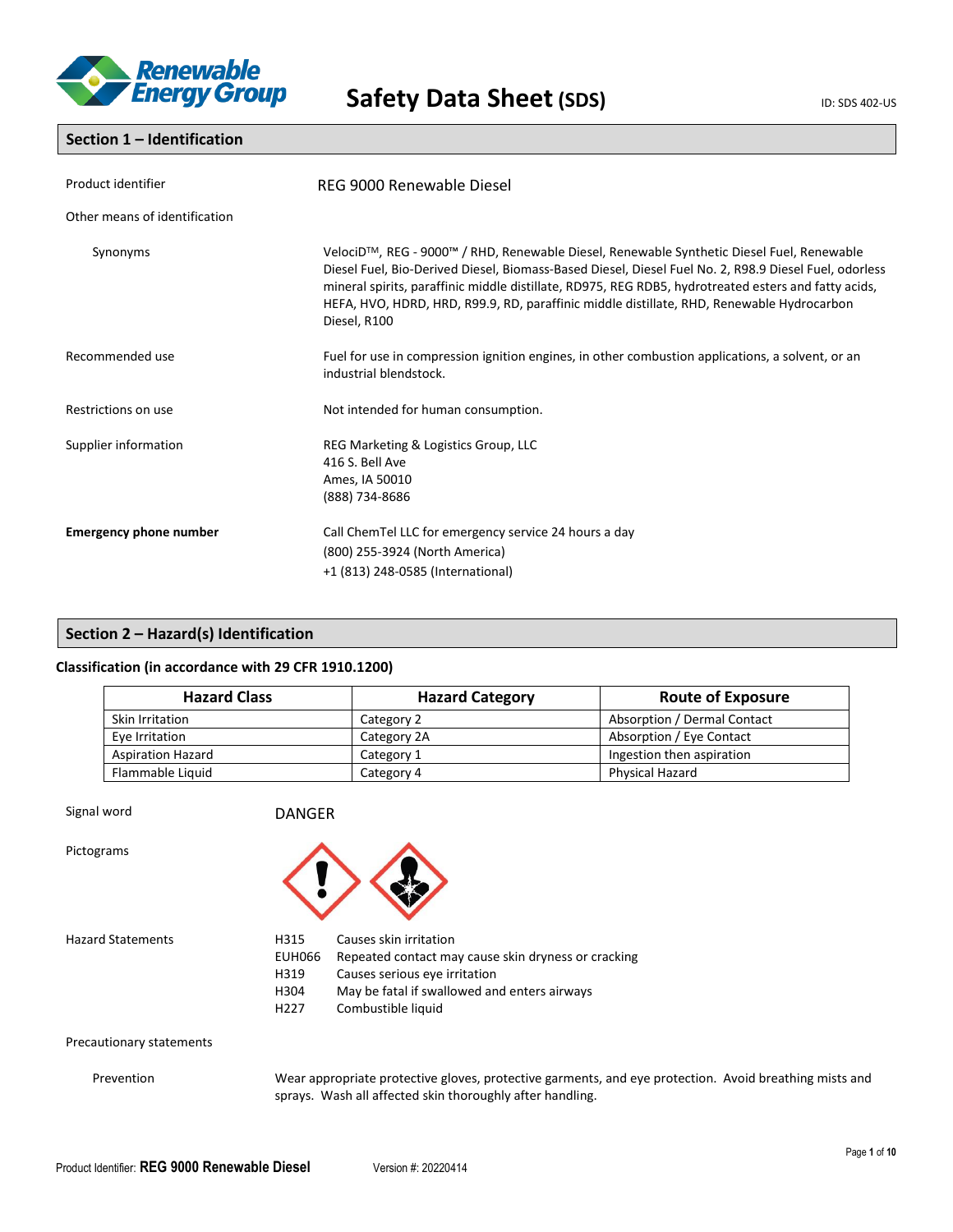

Keep container tightly closed. Keep away from heat, sparks, open flames, hot surfaces, and other potential ignition sources. Ground / bond container and receiving equipment and take precautionary measures against static discharge – including the use of non-sparking tools and explosion-proof equipment.

| Response                                               | Do NOT induce vomiting. If swallowed: Immediately call a poison control center or physician.                                                                                                                                                                                                                                                                                                                                                     |
|--------------------------------------------------------|--------------------------------------------------------------------------------------------------------------------------------------------------------------------------------------------------------------------------------------------------------------------------------------------------------------------------------------------------------------------------------------------------------------------------------------------------|
|                                                        | Take off contaminated clothing immediately and wash it before reuse. If on skin, wash thoroughly with<br>soap and water. If skin irritation or rash occurs, get medical advice. If in eyes: Rinse cautiously with water<br>for several minutes. Remove contact lenses, if present and easy to do. Continue rinsing. If irritation<br>persists: Get medical attention. In case of fire, use dry chemical or foam extinguisher – NOT water stream. |
| Storage                                                | Store in a tightly closed container in a cool well-ventilated area.                                                                                                                                                                                                                                                                                                                                                                              |
| Disposal                                               | Dispose of contents/container in accordance with local, state, and federal regulations.                                                                                                                                                                                                                                                                                                                                                          |
| Hazards not otherwise specified                        | Static Accumulator (50 picosiemens or less). This product can accumulate static charge by flow or<br>agitation, and a static discharge could cause this product to ignite.                                                                                                                                                                                                                                                                       |
| Ingredient(s) with unknown<br>acute toxicity (if ≥ 1%) | This product is not classified based on testing of the mixture as a whole. Up to 100% of this mixture<br>contains ingredients of unknown acute toxicity.                                                                                                                                                                                                                                                                                         |

### **Section 3 – Composition / Information on Ingredients**

**Basic components** This product is a complex combination of hydrocarbons obtained by the hydrodeoxygenation and catalytic hydroisomerization of animal fats and vegetable oils followed by distillative fractionation. It consists mostly of branched and linear paraffins having carbon numbers ranging from  $C_9$  to  $C_{18}$ .

| <b>Chemical Name</b>                          | <b>Common Name &amp; Synonyms</b> | <b>CAS number</b> | % of product |
|-----------------------------------------------|-----------------------------------|-------------------|--------------|
| Fuels, diesel, C9-18-alkane branched & linear | Renewable Hydrocarbon Diesel, RD, | 1159170-26-9      | $93 - 100\%$ |
|                                               | Renewable Diesel                  |                   |              |
| Fatty acids, C14-18 and C16-18-unsatd., Me    | Methyl Esters                     | 67762-26-9        | $< 5.5\%$    |
| esters                                        |                                   |                   |              |
| Petroleum fuel oil                            | Diesel Fuel                       | 68476-30-2        | $< 1\%$      |
| Diesel Oil C9-20                              | Fuels, Diesel                     | 68334-30-5        | $< 1\%$      |

### **Section 4 – First-Aid Measures**

### First-aid measures for exposure

| Inhalation  | If breathing difficulties develop, move victim away from source of exposure and into fresh air. Seek<br>medical attention.                                                      |
|-------------|---------------------------------------------------------------------------------------------------------------------------------------------------------------------------------|
| <b>Skin</b> | Take off contaminated clothing immediately and wash it before reuse. If on skin, wash thoroughly with<br>soap and water. If skin irritation or rash occurs, get medical advice. |
| Eyes        | Rinse cautiously with water for several minutes. Remove contact lenses, if present and easy to do.<br>Continue rinsing. If irritation persists: Get medical attention.          |
| Ingestion   | Aspiration Hazard: Do NOT induce vomiting. If swallowed: Immediately call a poison control center or<br>physician.                                                              |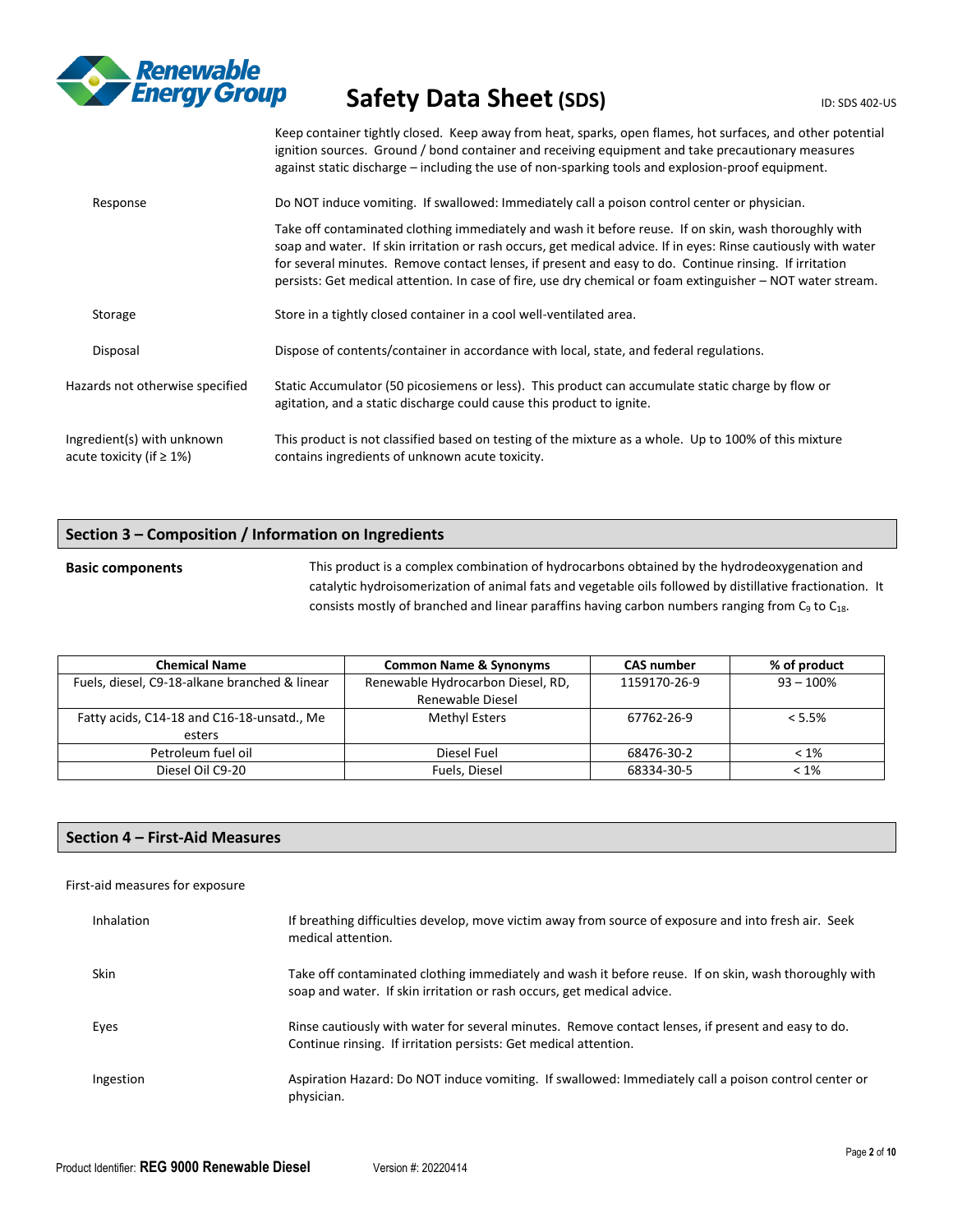

Most important symptoms / effects

| Acute                                        | Aspiration into the lungs can cause fatal chemical pneumonitis. If ingestion has occurred, assume there<br>is a risk of aspiration into the lungs – especially if nausea or irritation occurs. |
|----------------------------------------------|------------------------------------------------------------------------------------------------------------------------------------------------------------------------------------------------|
| Delayed / Chronic                            | Repeated exposure may cause dryness and cracking of the skin.                                                                                                                                  |
| Indication of immediate medical<br>attention | Aspiration into the lungs can cause fatal chemical pneumonitis. Treat symptomatically and supportively.                                                                                        |
| Special treatment needed, if<br>necessary    | No information available.                                                                                                                                                                      |

### **Section 5 – Fire-Fighting Measures**

| Suitable extinguishing media                             | Firefighting foam, dry chemical, carbon dioxide, or other clean extinguishing agents (such as Halon or<br>Halotron). Water mist may be effective for extinguishing soaked oily materials if applied by<br>experienced fire-fighting personnel.                                                                                                                                                                                                                                                                                                                                                                       |  |
|----------------------------------------------------------|----------------------------------------------------------------------------------------------------------------------------------------------------------------------------------------------------------------------------------------------------------------------------------------------------------------------------------------------------------------------------------------------------------------------------------------------------------------------------------------------------------------------------------------------------------------------------------------------------------------------|--|
| Unsuitable extinguishing media                           | Do not use a solid water stream, as it may scatter and spread the fire.                                                                                                                                                                                                                                                                                                                                                                                                                                                                                                                                              |  |
| Specific hazards arising from the<br>chemical            | Static accumulator (50 picosiemens or less), unless performance additive has been added to mitigate<br>static accumulation. This product can accumulate static charge by flow or agitation, and a static<br>discharge could cause this product to ignite. This product can be ignited by heat, sparks, flames, or<br>other sources of ignition (e.g., static electricity, pilot lights, or mechanical/electrical equipment).<br>Heated liquid can release vapors that may readily form flammable mixtures at or above its flash<br>point. If container is not properly cooled, it can rupture in the heat of a fire. |  |
| Hazardous combustion products<br>include                 | Carbon monoxide, carbon dioxide, nitrogen oxides, and hydrocarbons.                                                                                                                                                                                                                                                                                                                                                                                                                                                                                                                                                  |  |
| Protective equipment and precautions<br>for firefighters | Incipient stage fires may be controlled with a portable fire extinguisher. For fires beyond the<br>incipient stage, evacuate all unnecessary personnel. Emergency responders in the immediate area<br>should wear standard firefighting protective equipment, including self-contained breathing apparatus<br>(SCBA) and full bunker gear. In case of external fires in proximity to storage containers, use water<br>spray to keep containers cool, if it can be done safely. Prevent runoff from entering streams, sewers,<br>storm drains, or drinking water supply.                                              |  |

### **Section 6 – Accidental Release Measures**

| Personal precautions, protective<br>equipment, and emergency procedures | Keep all sources of ignition away from spill / release. The use of explosion-proof equipment is<br>recommended. Wear protective garments, impervious oil resistant boots, protective nitrile gloves,<br>and safety glasses. If product has been heated, wear appropriate thermal and chemical protective<br>equipment. If splash is a risk, wear splash resistant goggles and face shield. Shut off source of spill, if<br>safe to do so. Contain spill to the smallest area possible. Isolate immediate hazard area and remove<br>all nonessential personnel. Prevent spilled product from entering streams, sewers, storm drains,<br>unauthorized treatment drainage systems, and natural waterways. Place dikes far ahead of the spill<br>for later recovery and disposal. Immediate cleanup of any spill is recommended. If material spills<br>into or upon any navigable waters and causes a film or sheen on the surface of the water,<br>immediately notify the National Response Center at 1-800-424-8802. |
|-------------------------------------------------------------------------|--------------------------------------------------------------------------------------------------------------------------------------------------------------------------------------------------------------------------------------------------------------------------------------------------------------------------------------------------------------------------------------------------------------------------------------------------------------------------------------------------------------------------------------------------------------------------------------------------------------------------------------------------------------------------------------------------------------------------------------------------------------------------------------------------------------------------------------------------------------------------------------------------------------------------------------------------------------------------------------------------------------------|
| Methods for containment and clean-up                                    |                                                                                                                                                                                                                                                                                                                                                                                                                                                                                                                                                                                                                                                                                                                                                                                                                                                                                                                                                                                                                    |
| Small spill / incidental release                                        | Small spills can be cleaned up with absorbent inert media (oil dri, sand, or earth), or absorbent pads.                                                                                                                                                                                                                                                                                                                                                                                                                                                                                                                                                                                                                                                                                                                                                                                                                                                                                                            |

Use soapy water or degreaser to remove oily residue from the affected area, then rinse area with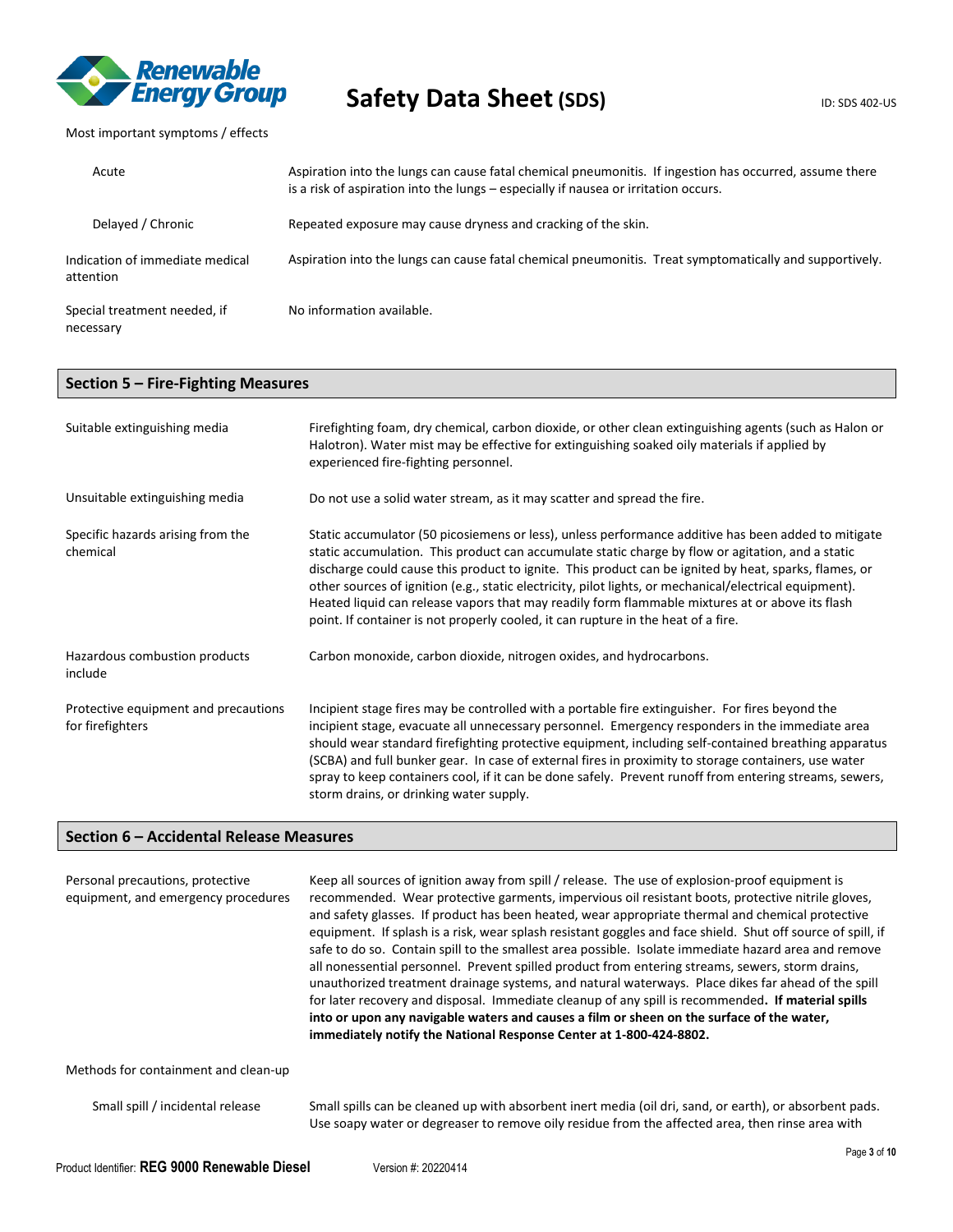

water. Place saturated materials in an appropriate oily waste container (metal can with a metal lid or an enclosed oily waste dumpster), and dispose of according to local, state, and federal regulations.

Large spill / release A spill remediation contractor with oil booms and skimmers may be needed for larger spills or spills that come into contact with a waterway or sensitive wetland. Recover as much product as possible by pumping it into totes or similar intermediate containers. Remove any remaining product with absorbent inert media (oil dri, sand, or earth), or absorbent pads. Use soapy water or degreaser to remove oily residue from the affected area, then rinse area with water. Place saturated materials in an appropriate oily waste container (metal can with a metal lid or an enclosed oily waste dumpster), and dispose of according to local, state, and federal regulations. Other information Materials saturated with this product, such as oily rags, used oil dri, soaked insulation pads, etc., may spontaneously combust due to product decomposition in the presence of oxygen. Place all such materials into appropriate oily waste containers (such as metal cans with metal lids or oily waste dumpsters with lids), and dispose of according to local, state, and federal regulations.

### **Section 7 – Handling and Storage**

| Precautions for safe handling                               | Open container slowly to relieve any pressure. When transferring product, use pipes, hoses, and<br>tanks that are electrically bonded and grounded to prevent the accumulation of static electricity.<br>This product can accumulate static charge by flow or agitation, and a static discharge could cause<br>ignition. Use explosion-proof electrical equipment (ventilation, lights, material handling, etc). Wash<br>thoroughly after handling and before eating, drinking or using toilet facilities. Do not wear<br>contaminated clothing or shoes. Keep contaminated clothing away from sources of ignition such as<br>sparks or open flames. |  |  |  |
|-------------------------------------------------------------|------------------------------------------------------------------------------------------------------------------------------------------------------------------------------------------------------------------------------------------------------------------------------------------------------------------------------------------------------------------------------------------------------------------------------------------------------------------------------------------------------------------------------------------------------------------------------------------------------------------------------------------------------|--|--|--|
|                                                             | "Empty" containers can retain residue that may be ignitable. Do not pressurize, cut, weld, braze,<br>solder, drill, grind, or expose such containers to heat, flame, sparks or other sources of ignition. All<br>containers should be disposed of in an environmentally safe manner and in accordance with<br>governmental regulations.                                                                                                                                                                                                                                                                                                              |  |  |  |
| Conditions for safe storage, including<br>incompatibilities | Use and store this material in cool, dry, well ventilated areas away from all sources of ignition.<br>Storage tanks should have an appropriate ventilation and pressure relief system. Store only in<br>approved containers, and keep them tightly closed. Keep away from strong oxidizing agents, strong<br>reducing agents, strong acids, and strong bases. Open containers should be carefully resealed and<br>kept upright to avoid leakage. Protect the container against physical damage.                                                                                                                                                      |  |  |  |

### **Section 8 – Exposure Controls / Personal Protection**

### Precautions for safe handling

Component exposure limits

| Component                    | CAS#         | <b>OSHA PEL</b> | <b>ACGIH TLV</b>                    | Form                        | Weight % |
|------------------------------|--------------|-----------------|-------------------------------------|-----------------------------|----------|
|                              |              |                 |                                     |                             |          |
| Fuels, diesel,<br>$C_{9-18}$ | 1159170-26-9 | None            | None                                | Liquid, Vapor<br>or Aerosol | 98-100%  |
| <b>ULS Diesel</b>            | 68476-30-2   | None            | 100 mg/m <sup>3</sup><br><b>TWA</b> | Vapor &<br>Aerosol          | < 2%     |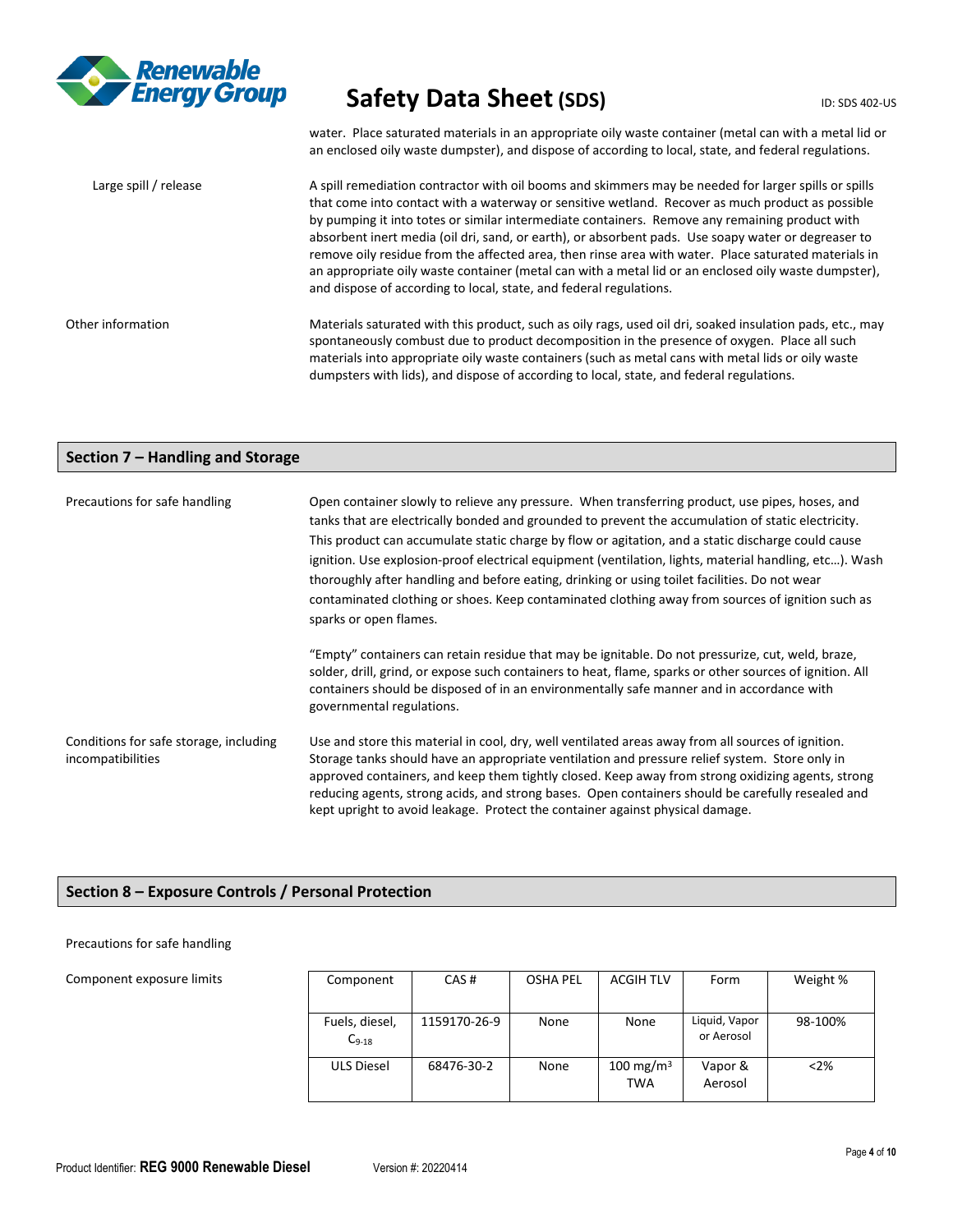

 $\overline{\phantom{0}}$ 

|                                       | Unsaturated<br>methyl esters                                                                                                                                                                                                                                                                                                                                                                                                                             | 67762-26-9 | None | None | Liquid | < 5.5%                                                                                                                                                                                                                                                                                                                                                                                                                                                                                                                                                                                                                                                                                                                                                                                                                                             |
|---------------------------------------|----------------------------------------------------------------------------------------------------------------------------------------------------------------------------------------------------------------------------------------------------------------------------------------------------------------------------------------------------------------------------------------------------------------------------------------------------------|------------|------|------|--------|----------------------------------------------------------------------------------------------------------------------------------------------------------------------------------------------------------------------------------------------------------------------------------------------------------------------------------------------------------------------------------------------------------------------------------------------------------------------------------------------------------------------------------------------------------------------------------------------------------------------------------------------------------------------------------------------------------------------------------------------------------------------------------------------------------------------------------------------------|
| Appropriate engineering controls      | Keep product enclosed in primary containment (hoses, pipes, tanks, etc.) to avoid contact with skin.<br>Handle in accordance with good industrial hygiene and safety practices.                                                                                                                                                                                                                                                                          |            |      |      |        |                                                                                                                                                                                                                                                                                                                                                                                                                                                                                                                                                                                                                                                                                                                                                                                                                                                    |
|                                       | include: Use sealed systems as far as possible. Adequate ventilation to control airborne<br>are recommended. Always observe good personal hygiene measures, such as washing hands after<br>protective equipment to remove contaminants. Discard contaminated clothing and footwear that<br>cannot be cleaned. Practice good housekeeping. Define procedures for safe handling and<br>Do not ingest. If swallowed then seek immediate medical assistance. |            |      |      |        | The level of protection and types of controls necessary will vary depending upon potential exposure<br>conditions. Select controls based on a risk assessment of local circumstances. Appropriate measures<br>concentrations below the exposure guidelines/limits. Local exhaust ventilation is recommended. Eye<br>washes and showers should be available for emergency use. Firewater monitors and deluge systems<br>handling the material and before eating, drinking, and/or smoking. Routinely wash work clothing and<br>maintenance of controls. Educate and train workers in the hazards and control measures relevant to<br>normal activities associated with this product. Ensure appropriate selection, testing and maintenance<br>of equipment used to control exposure, e.g. personal protective equipment, local exhaust ventilation. |
| Hygiene measures                      | to remove potentially contaminated clothing. Wash contaminated clothing before reusing. Ensure<br>that eyewash stations and safety showers are close to the workstation location.                                                                                                                                                                                                                                                                        |            |      |      |        | Wash hands, forearms and face thoroughly after handling chemical products, before eating, smoking<br>and using the lavatory and at the end of the working period. Appropriate techniques should be used                                                                                                                                                                                                                                                                                                                                                                                                                                                                                                                                                                                                                                            |
| <b>Individual Protection Measures</b> |                                                                                                                                                                                                                                                                                                                                                                                                                                                          |            |      |      |        |                                                                                                                                                                                                                                                                                                                                                                                                                                                                                                                                                                                                                                                                                                                                                                                                                                                    |
| Personal protective equipment         |                                                                                                                                                                                                                                                                                                                                                                                                                                                          |            |      |      |        |                                                                                                                                                                                                                                                                                                                                                                                                                                                                                                                                                                                                                                                                                                                                                                                                                                                    |
| Eyes / face                           | Chemical splash goggles are recommended. However, if a local risk assessment determines that<br>eye protection. If splash potential exists, add the use of a face shield.                                                                                                                                                                                                                                                                                |            |      |      |        | chemical splash goggles may not be required, safety glasses should be selected to provide adequate                                                                                                                                                                                                                                                                                                                                                                                                                                                                                                                                                                                                                                                                                                                                                 |
| Skin                                  | Wear disposable nitrile gloves for incidental contact. For more substantial contact, wear thicker<br>nitrile or other similar oil-resistant gloves. Wear protective garments, such as a chemical apron,<br>before reuse. Note: product will cause natural rubbers to degrade at a very rapid rate. Such<br>serviceable condition. Any defective or worn out equipment should be immediately discarded.                                                   |            |      |      |        | chemical resistant coveralls, or chemical resistant coat and pants, along with impervious oil-resistant<br>boots. Remove soaked protective equipment, decontaminate with soapy water, and rinse thoroughly<br>protective equipment will need to be carefully inspected after decontamination to see if it is still in                                                                                                                                                                                                                                                                                                                                                                                                                                                                                                                              |
| Respiratory                           | No exposure limits are available for this product as a mixture, but appropriate organic vapor or<br>supplied air respiratory protection may be worn if irritation or discomfort is experienced. Where<br>required, respiratory protection must be provided and used in accordance with all local, state, and<br>federal regulations.                                                                                                                     |            |      |      |        |                                                                                                                                                                                                                                                                                                                                                                                                                                                                                                                                                                                                                                                                                                                                                                                                                                                    |

### **Section 9 – Physical and Chemical Properties**

| <b>Appearance - Physical State:</b> | Liquid                     | <b>Appearance - Color:</b>         | Clear to yellow/green tint (May also<br>be colored red - if sold for off road use) |
|-------------------------------------|----------------------------|------------------------------------|------------------------------------------------------------------------------------|
| Odor:                               | Odorless to mild paraffin  | <b>Odor Threshold:</b>             | No information available                                                           |
| pH:                                 | No information available   | <b>Melting/Freezing Point:</b>     | No information available                                                           |
| <b>Boiling Point/Range:</b>         | 150-315°C (300-600°F)      | <b>Flash Point:</b>                | $>60^{\circ}$ C ( $>140^{\circ}$ F)                                                |
| <b>Evaporation Rate:</b>            | No information available   | Flammability (solid/gas):          | No information available                                                           |
| LFL:                                | 0.6%                       | UFL:                               | 4.7%                                                                               |
| <b>Vapor Pressure:</b>              | <0.3 mmHg @ $20^{\circ}$ C | <b>Vapor Density:</b>              | $>1$ (air=1)                                                                       |
| Relative Density @ 15° C:           | $0.77 - 0.79$ g/ml         | <b>Volatile Organic Compounds:</b> | No information available                                                           |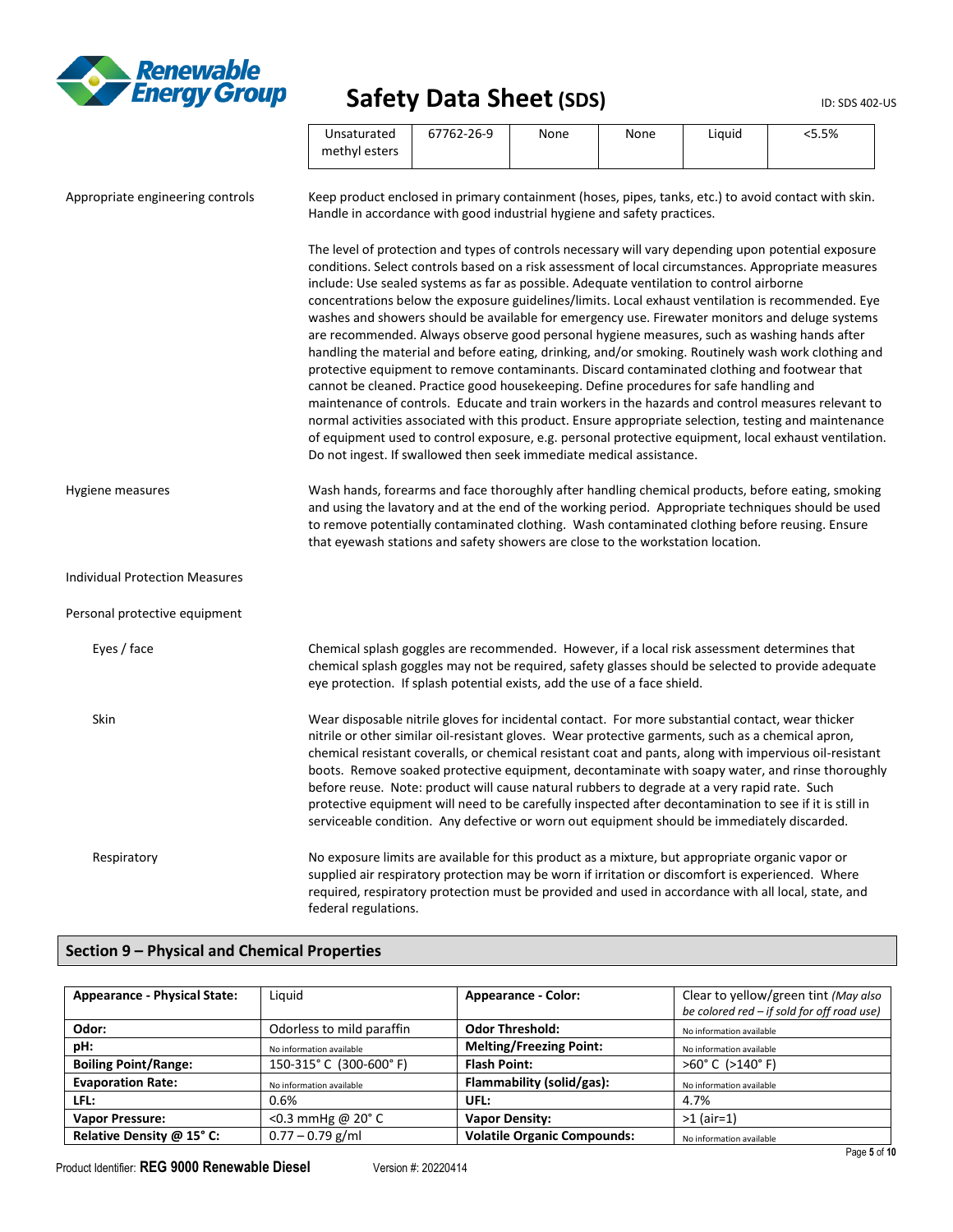

| Solubility (H <sub>2</sub> 0): | Insoluble                | Solubility (other):                       | No information available |
|--------------------------------|--------------------------|-------------------------------------------|--------------------------|
| <b>Auto Ignition Temp.:</b>    | No information available | <b>Decomposition Temp.:</b>               | No information available |
| Viscosity (at 40°C):           | .9 – 4.1 cP              | Partition coefficient (n-octanol/water) : | No information available |

| Section 10 - Stability and Reactivity |                                                                                                                                                                                                                                   |  |
|---------------------------------------|-----------------------------------------------------------------------------------------------------------------------------------------------------------------------------------------------------------------------------------|--|
| Reactivity                            | When handled and stored appropriately, no dangerous reactions are known.                                                                                                                                                          |  |
| Chemical stability                    | Stable in closed containers at room temperature under normal storage and handling conditions.<br>Hazardous polymerization will not occur.                                                                                         |  |
| Possibility of hazardous reactions    | When handled and stored appropriately, no dangerous reactions are known.                                                                                                                                                          |  |
|                                       | If product is heated beyond its flash point, vapors can cause a flash fire.                                                                                                                                                       |  |
|                                       | See Sections 5 and 6 regarding spontaneous combustion of product-saturated absorbent materials.                                                                                                                                   |  |
| Conditions to avoid                   | Ignition sources, accumulation of static electricity, heating product to its flash point, or allowing the<br>product to cool below its melting point (otherwise it may solidify and not be transferable until it is<br>reheated). |  |
| Incompatible materials                | Keep away from strong oxidizing agents, strong reducing agents, strong acids, and strong bases.                                                                                                                                   |  |
| Hazardous decomposition products      | Carbon monoxides, carbon dioxide, nitrogen oxides, hydrocarbons, water vapor.                                                                                                                                                     |  |

### **Section 11 – Toxicological Information**

| Likely routes of exposure           | Absorption, ingestion, and inhalation.                                                                                 |
|-------------------------------------|------------------------------------------------------------------------------------------------------------------------|
| Symptoms                            |                                                                                                                        |
| Inhalation                          | Coughing or irritation (vapor, mist, or aerosols).                                                                     |
| Ingestion                           | Nausea, vomiting, or feeling unwell.                                                                                   |
| Skin contact                        | Redness, or irritation.                                                                                                |
| Eye contact                         | Redness or irritation and tearing.                                                                                     |
| Acute toxicity                      |                                                                                                                        |
| Oral                                | No information available.                                                                                              |
| Dermal                              | No information available.                                                                                              |
| Inhalation                          | No information available.                                                                                              |
| Skin corrosion / irritation         | No testing was available. However, prolonged or repeated skin contact may irritate the skin and<br>produce dermatitis. |
| Serious eye damage / eye irritation | No testing was available. However, oil mist may irritate the eyes.                                                     |
| Sensitization (Respiratory or Skin) | No information available.                                                                                              |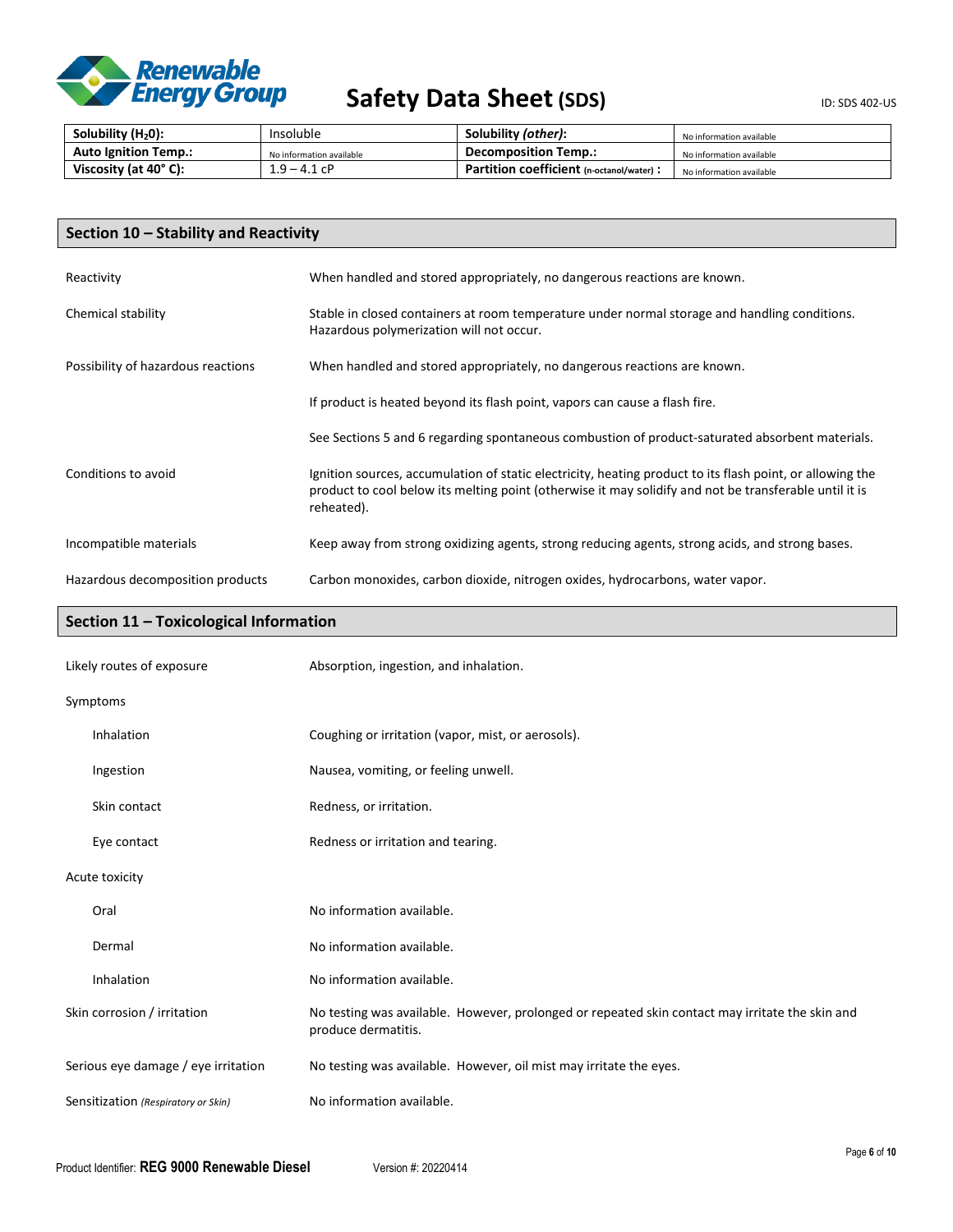

| Germ cell mutagenicity                | No information available.                                                                                                                                           |
|---------------------------------------|---------------------------------------------------------------------------------------------------------------------------------------------------------------------|
| Carcinogenicity                       | No information available.                                                                                                                                           |
| Component carcinogenicity             | No information was available for the listed components of this product. However, IARC, NTP, and<br>NIOSH list diesel exhaust particulates as a possible carcinogen. |
| Reproductive / developmental toxicity | No information available.                                                                                                                                           |
| Specific target organ toxicity        | No information available.                                                                                                                                           |
| Single exposure                       | No information available.                                                                                                                                           |
| Repeated exposure                     | No information available.                                                                                                                                           |
| Aspiration hazard                     | Due to kinematic viscosity below 5.0 cSt, OSHA regulations state this product may be fatal if it is<br>swallowed and then enters the airways.                       |

### **Section 12 – Ecological Information**

### Acute ecotoxicity - short-term exposure

| Fish                          | No information available.                  |
|-------------------------------|--------------------------------------------|
| Invertebrates                 | No information available.                  |
| Algae                         | No information available.                  |
| Persistence and degradability | Biodegradation at >44% (per ASTM D5864-05) |
| Bioaccumulative potential     | No information available.                  |
| Mobility in soil              | No information available.                  |
| Other adverse effects         | No information available.                  |

### **Section 13 – Disposal Considerations**

| Disposal (waste / unwanted product) | If the material is spilled to soil or water, characteristic testing of the contaminated materials is<br>recommended. Further, this material, once it becomes a waste, may be subject to the land disposal<br>restrictions in 40 CFR 268.40 and may require treatment prior to disposal to meet specific standards.<br>Consult federal, state and local regulations to ensure they are followed. |
|-------------------------------------|-------------------------------------------------------------------------------------------------------------------------------------------------------------------------------------------------------------------------------------------------------------------------------------------------------------------------------------------------------------------------------------------------|
| Disposal (containers with residue)  | Container contents should be completely used and containers should be emptied prior to discarding.<br>Containers must be disposed in compliance with federal, state, and local regulations. To assure<br>proper disposal of empty containers, consult federal, state and local regulations and disposal<br>authorities.                                                                         |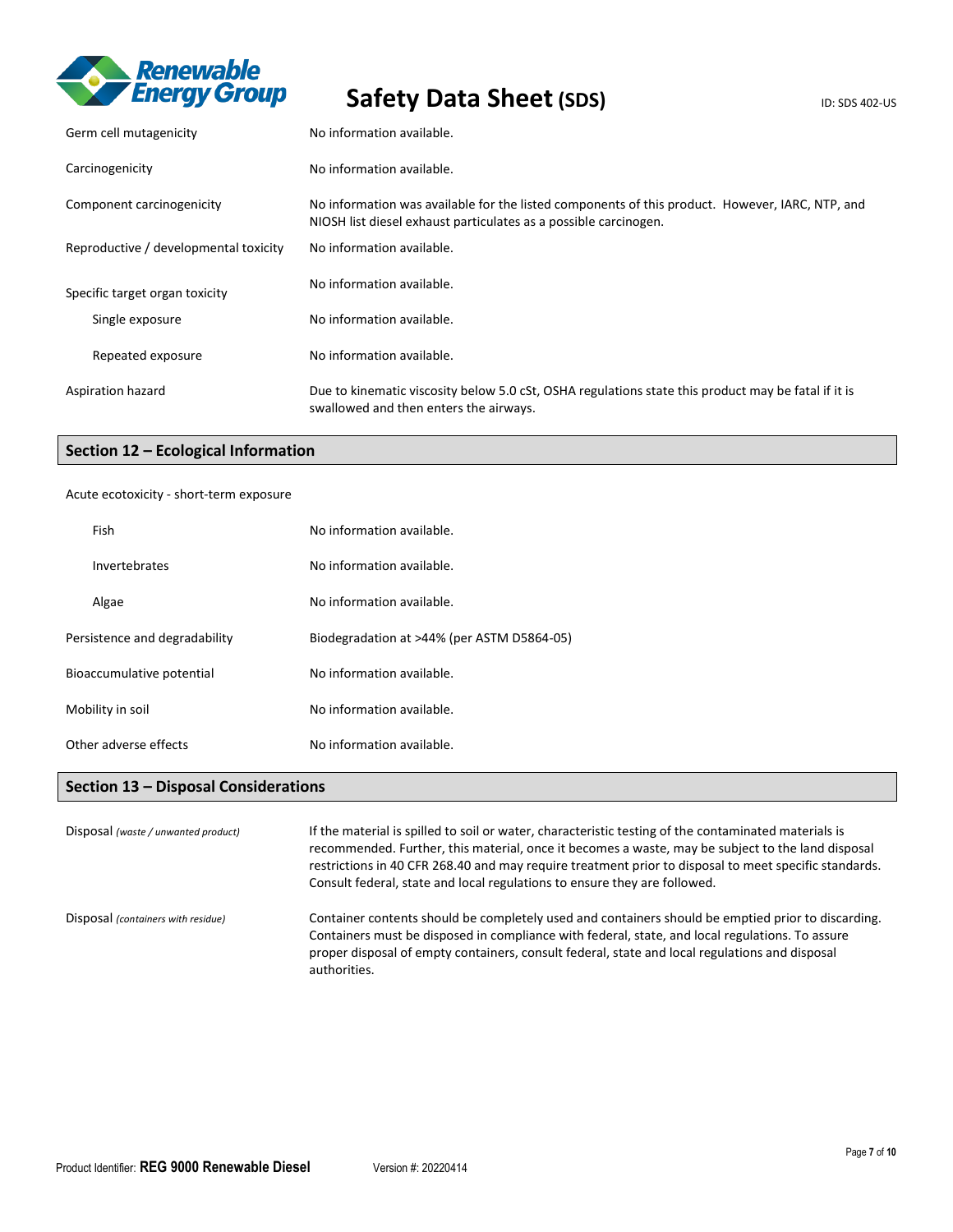

### **Section 14 – Transport Information**

|                                                | International                          | <b>Domestic</b>                                                                    |
|------------------------------------------------|----------------------------------------|------------------------------------------------------------------------------------|
| <b>ID Number</b>                               | <b>UN1202</b>                          | NA1993                                                                             |
| Proper Shipping Name                           | Diesel fuel                            | Diesel Fuel                                                                        |
| <b>Transport Hazard Class</b>                  | 3                                      | Combustible (bulk only)                                                            |
| Packing Group                                  | $\mathbf{III}$                         | $\mathbf{III}$                                                                     |
| Placard                                        | Flammable Liquid                       | Combustible                                                                        |
| <b>Marine Pollutant</b>                        | No                                     | <b>No</b>                                                                          |
| Transport in Bulk Requirements                 | 242 (see 49 CFR §173.242)              | 241 (see 49 CFR §173.241)                                                          |
| <b>Special Transportation Provisions</b>       | 144, B1, IB3, T2, TP1                  | 144, B1, IB3, T4, TP1, TP29                                                        |
| Special Note                                   | This material may be reclassified as a | Combustible placard (bulk only). 49CFR                                             |
|                                                | combustible liquid (49 CFR 173.120(b)) | 172.504(f)(2) allows the use of the flammable                                      |
|                                                |                                        | placard for cargo tanks or portable tanks.                                         |
| Shipping Label                                 | <b>FLAMMABLE LIQUID</b>                | *Not required for containers under $\leq$ 119 gallons.<br>>119 gallons, see below. |
| Placard<br>(Shipment by truck or rail in bulk) | 1202                                   | OR<br>1993<br>3                                                                    |

### **Section 15 – Regulatory Information**

### **Inventory Listings**

| DSL  | $\boxtimes$ Listed $\Box$ Exempt |
|------|----------------------------------|
| TSCA | ⊠ Listed $□$ Exempt              |

### **U.S. Federal Regulations**

**CERCLA**: This material, as supplied, does contain some substances regulated as hazardous substances under the Comprehensive Environmental Response Compensation and Liability Act (CERCLA) (40 CFR 302) or the Superfund Amendments and Reauthorization Act (SARA) (40 CFR 355). Although there is a "petroleum exclusion" clause which exempts crude oil (along with fractions of crude oil and products – both finished and intermediate) from the CERCLA 103 reporting requirements, there may be specific reporting requirements at the local, regional, or state level pertaining to releases of this material.

**Clean Water Act:** This product does not contain any chemicals regulated as toxic pollutants pursuant to the Clean Water Act (40 CFR 401.15) when used as recommended.

### **SARA 311/312 Hazard Categories:**

|                 | <b>Hazard Class</b> |
|-----------------|---------------------|
| Skin Irritation |                     |
| Eye Irritation  |                     |

ur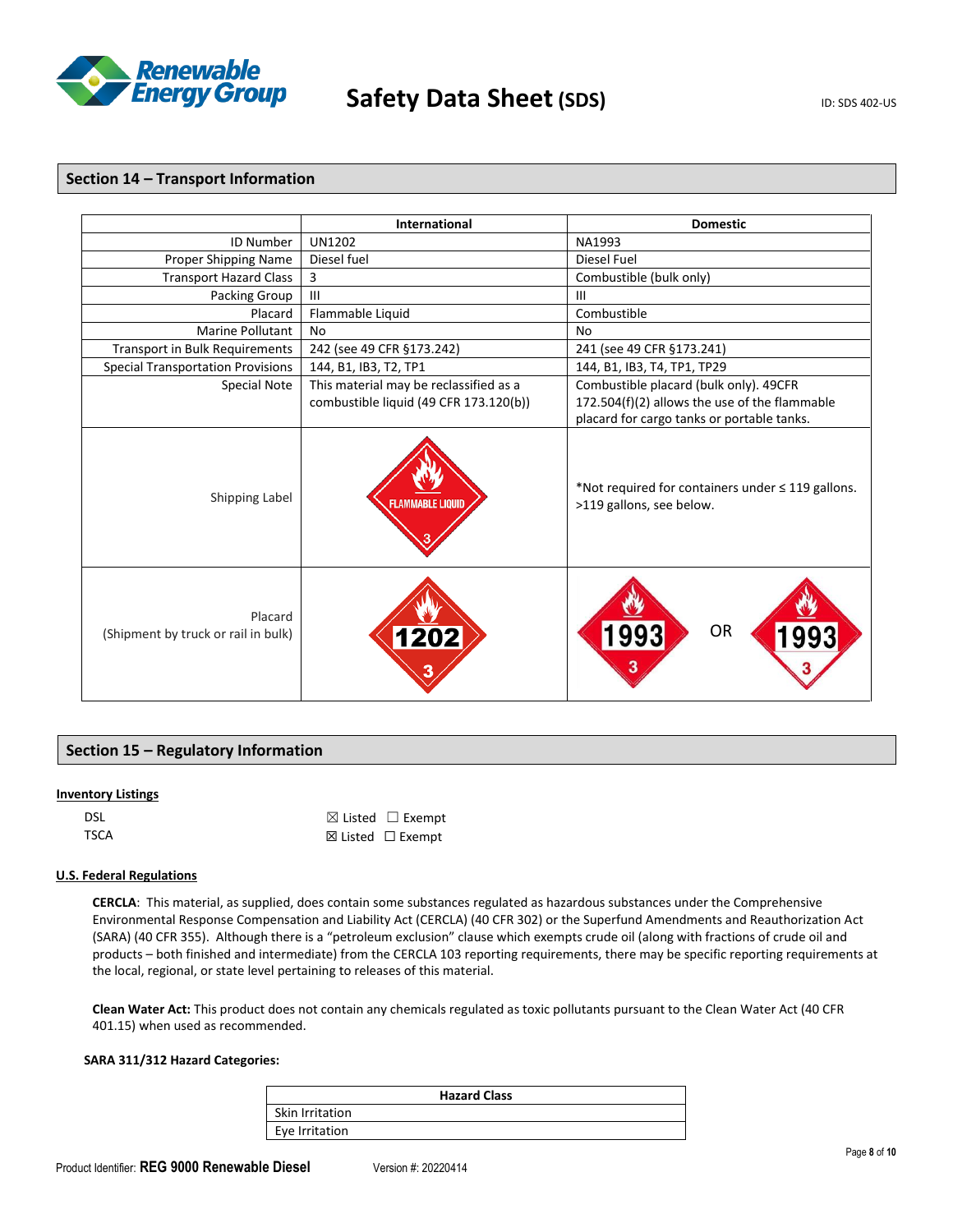

| <b>Aspiration Hazard</b>                                                    |
|-----------------------------------------------------------------------------|
| Flammable Liquid                                                            |
| $\boxtimes$ Hazard Not Otherwise Classified (HNOC) – see Section 2 for more |
| information                                                                 |

### **U.S. State Regulations**

#### **California Proposition 65**:

This product can expose you to chemicals including [name of one or more chemicals], which is [are] known to the State of California to cause cancer. For more information go to www.P65Warnings.ca.gov

| Fuels, diesel, No 2 (diesel engine exhaust is listed as a possible carcinogen) |  |
|--------------------------------------------------------------------------------|--|

#### **U.S. State Right-to-Know Regulations**:

| New Jersey          | US New Jersey Worker and Community Right-to-know Act (New Jersey Statute Annotated Section 34:5A-5) |
|---------------------|-----------------------------------------------------------------------------------------------------|
| Component           | <b>CAS Number</b>                                                                                   |
| Fuels, diesel, No 2 | 68476-34-8                                                                                          |
|                     |                                                                                                     |
| Pennsylvania        | US Pennsylvania Worker and Community Right-to-know Law (34 PA. Code Chap. 301-323)                  |
| Component           | <b>CAS Number</b>                                                                                   |
| Fuels, diesel, No 2 | 68476-34-8                                                                                          |

### **International Regulations**

#### **European Union Regulations**

European Chemicals Agency (ECHA) Renewable hydrocarbons (diesel type fraction) EC | 700-571-2 REACH | 01-2120043692-58-0007 Tonnage Band | over 1000 tonnes/year

### **Section 16 – Other Information**

Issuing Date: Jan 20, 2014

Revision Date: March 10th, 2022

Version #: 20220414

Revision Note: Added synonym.

| <b>NFPA 704 Ratings</b> |  |
|-------------------------|--|
| Health Hazard:          |  |
| Flammability:           |  |
| Instability:            |  |
| Other:                  |  |
|                         |  |

☎